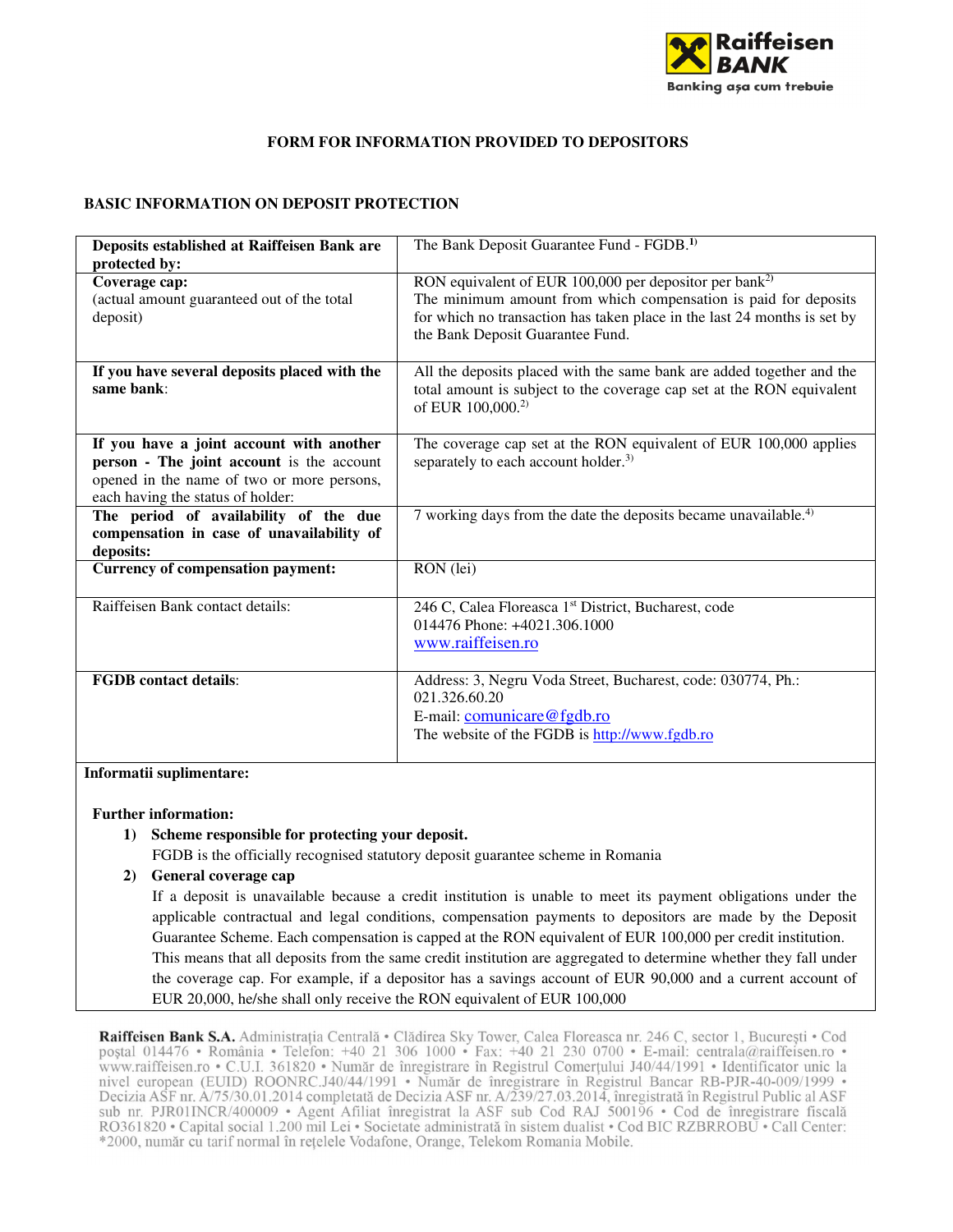

#### **3) Coverage cap applicable to joint accounts**

In the case of joint accounts, the coverage cap set at the RON equivalent of EUR 100,000 applies to each depositor.

**Exception:** In the case of deposits placed in an account whose beneficiaries are two or more persons in their capacity as members of a profit-making association, association or grouping of the same nature, without legal personality, they are added together and treated as if they had been placed by a single depositor, for the purpose of calculating the EUR 100,000 limit.

In certain cases, as described below, deposits are covered over the RON equivalent of EUR 100,000 for a period of 12 months from the date on which the amount was credited to the account at the credit institution in question or from the date on which the deposits can be legally transferred to another credit institution:

- a. deposits resulting from real estate transactions relating to rental property;
- b. deposits resulting from retirement, redundancy, disability or death of the depositor;
- c. deposits resulting from the receipt of insurance claims or compensation for damages resulting from crime or wrongful convictions.

In these cases, the guarantee cap is set and periodically reviewed by the NBR and published on its official website. Private individual depositors are required to inform the Bank by filling in the form available at any of the Bank's offices and presenting, if necessary, the supporting documents requested by the Bank, whenever they are going to withdraw funds from the sources mentioned in a) - c) above.

Further information is available at http://www.fgdb.ro.

## **4) Payment of compensation**

The responsible Deposit Guarantee Scheme is the Bank Deposit Guarantee Fund, located at 3, Negru Voda Str., Building A3,  $2<sup>nd</sup>$  floor,  $3<sup>rd</sup>$  District, Bucharest Municipality, code: 030774, with telephone number 021/326.60.20, e-mail address comunicare@fgdb.ro and website address http://www.fgdb.ro/. It shall provide you with the due compensation (up to the RON equivalent of EUR 100,000) within 7 working days of the date on which the deposits became unavailable. If it is not certain whether a person is entitled to receive the compensation or if the deposit is the subject of a dispute, the time limit for making the compensation available is extended until the situation is clarified or, as the case may be, the dispute is settled.

If compensation has not been made available to you within this time limit, we recommend that you contact the Deposit Guarantee Scheme, as the time limit for claiming compensation may be limited. Further information is available at http://www.fgdb.ro/.

#### **Other important information:**

- Payment of compensation shall be made by the FGDB, through the mandated banks, if the Bank is unable to meet its payment obligations under the applicable contractual and legal conditions.
- The level of compensation shall be determined by deducting from the sum of all eligible deposits held by the guaranteed depositor with that credit institution on the date on which the deposits became unavailable the total amount of the credit institution's outstanding claims on that depositor at that date. Compensation = Amount of guaranteed deposits + interest due - instalments, commissions, other debts to the Bank, due on the date the deposits became unavailable. The compensation payable is limited to the level of the applicable coverage cap.
- The guaranteed depositors' right to receive the due compensation shall lapse 5 years after the date on which the FGDB makes the compensation available to the depositors. By way of exception, where the bankruptcy proceedings of the credit institution exceed the 5-year period referred to above, the right of the guaranteed

Raiffeisen Bank S.A. Administrația Centrală • Clădirea Sky Tower, Calea Floreasca nr. 246 C, sector 1, București • Cod postal 014476 • România • Telefon: +40 21 306 1000 • Fax: +40 21 230 0700 • E-mail: centrala@raiffeisen.ro • www.raiffeisen.ro • C.U.I. 361820 • Număr de înregistrare în Registrul Comerțului J40/44/1991 • Identificator unic la nivel european (EUID) ROONRC.J40/44/1991 • Număr de înregistrare în Registrul Bancar RB-PJR-40-009/1999 • Decizia ASF nr. A/75/30.01.2014 completată de Decizia ASF nr. A/239/27.03.2014, înregistrată în Registrul Public al ASF sub nr. PJR01INCR/400009 · Agent Afiliat înregistrat la ASF sub Cod RAJ 500196 · Cod de înregistrare fiscală RO361820 • Capital social 1.200 mil Lei • Societate administrată în sistem dualist • Cod BIC RZBRROBU • Call Center: \*2000, număr cu tarif normal în rețelele Vodafone, Orange, Telekom Romania Mobile.